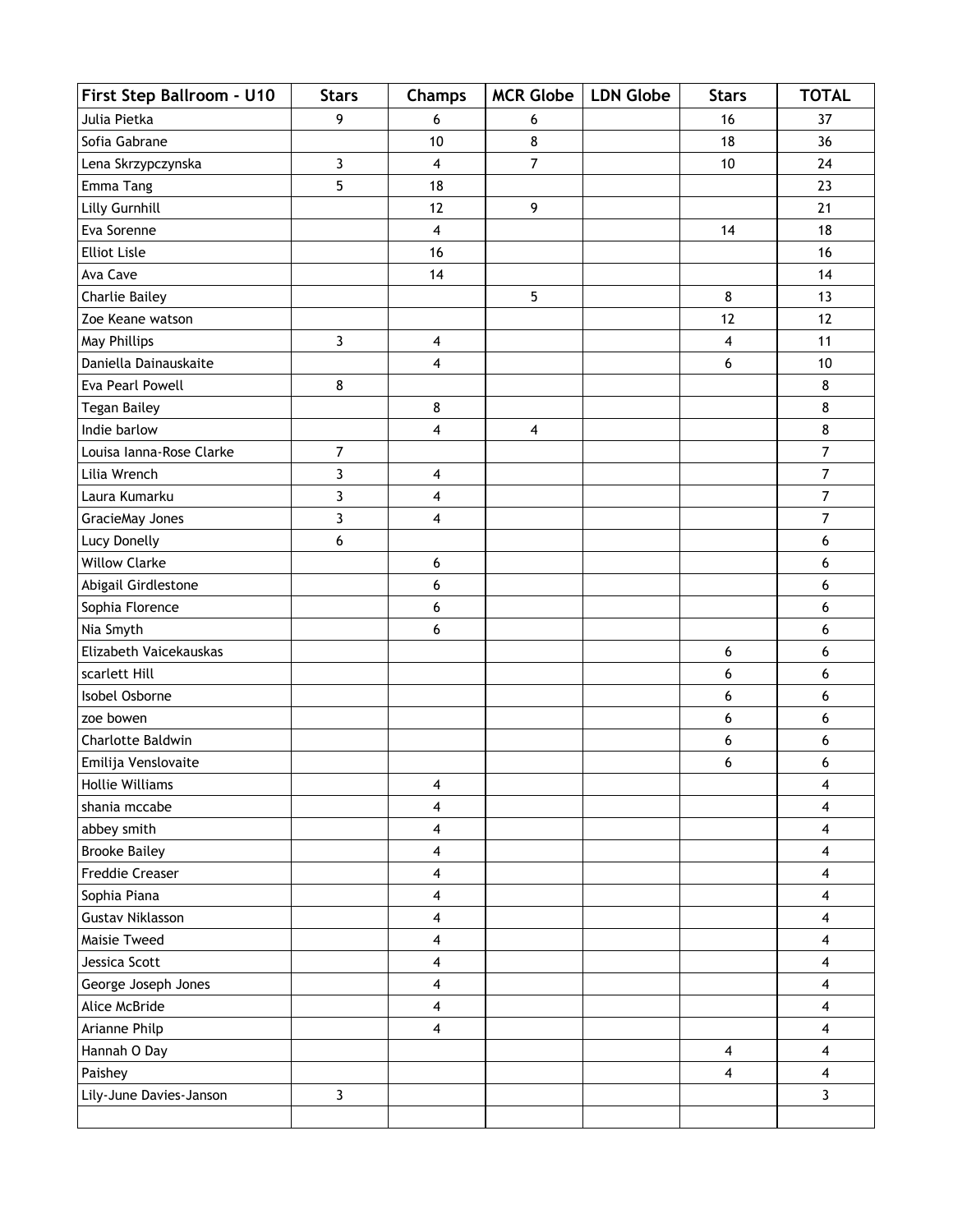| First Step Ballroom - U12 | <b>Stars</b>            | <b>Champs</b>           | MCR Globe   LDN Globe   | <b>Stars</b>            | <b>TOTAL</b>            |
|---------------------------|-------------------------|-------------------------|-------------------------|-------------------------|-------------------------|
| Alexandra Szymoniak       | 8                       | 14                      | 9                       | 18                      | 49                      |
| Wiktoria Pietka           | $\overline{7}$          | 18                      |                         |                         | 25                      |
| Ava Cave                  |                         | 8                       |                         | 10                      | 18                      |
| Lilia Wrench              |                         | 16                      |                         |                         | 16                      |
| <b>Hallie Mistry</b>      |                         |                         |                         | 16                      | 16                      |
| Lena Morajka              | $\overline{3}$          | $\overline{\mathbf{4}}$ | $\overline{\mathbf{4}}$ | 4                       | 15                      |
| Victoria Rosiak           |                         |                         |                         | 14                      | 14                      |
| Claudia Stopa             |                         |                         | $\overline{7}$          | 6                       | 13                      |
| India cassinelli          |                         | 12                      |                         |                         | 12                      |
| GracieMay Jones           | $\overline{3}$          | $\overline{\mathbf{4}}$ | 5                       |                         | 12                      |
| Laura Kumarku             |                         |                         | 6                       | 6                       | 12                      |
| Asha Mei Bhabuta          |                         |                         |                         | 12                      | 12                      |
| <b>Elliot Lisle</b>       |                         | 10                      |                         |                         | 10                      |
| Sofia Gabrane             |                         | 6                       |                         | $\overline{\mathbf{4}}$ | 10                      |
| Sophia Smith              | $\overline{\mathbf{4}}$ |                         |                         | 6                       | 10                      |
| Amelie Gruar              | 9                       |                         |                         |                         | 9                       |
| Gracie                    | 3                       | 6                       |                         |                         | 9                       |
| Sophia Gallagher          | $\overline{3}$          |                         |                         | 6                       | 9                       |
| Lilly Gurnhill            |                         | 8                       |                         |                         | 8                       |
| Aniela Roberts            |                         |                         | 8                       |                         | 8                       |
| Daniella Dainauskaite     |                         | 4                       |                         | 4                       | 8                       |
| Eva Sorenne               |                         | $\overline{\mathbf{4}}$ |                         | 4                       | 8                       |
| Lena Skrzypczynska        |                         |                         |                         | 8                       | 8                       |
| Julia Szeloch             | 6                       |                         |                         |                         | 6                       |
| <b>Hollie Williams</b>    |                         | 6                       |                         |                         | 6                       |
| <b>Faith Bailey</b>       |                         | 6                       |                         |                         | 6                       |
| <b>Willow Clarke</b>      |                         | 6                       |                         |                         | 6                       |
| Natalia Racut             |                         |                         |                         | 6                       | 6                       |
| Lena Kostuj               |                         |                         |                         | 6                       | 6                       |
| Louisa Ianna-Rose Clarke  | $5\phantom{.0}$         |                         |                         |                         | 5                       |
| Noah Mifsud               | 4                       |                         |                         |                         | $\overline{\mathbf{4}}$ |
| Ana Erika Tudor           |                         | $\overline{\mathbf{4}}$ |                         |                         | $\overline{\mathbf{4}}$ |
| abbey smith               |                         | $\overline{\mathbf{4}}$ |                         |                         | $\overline{\mathbf{4}}$ |
| <b>Tegan Bailey</b>       |                         | $\overline{\mathbf{4}}$ |                         |                         | $\overline{\mathbf{4}}$ |
| EBONY BARBÉ               |                         | 4                       |                         |                         | $\overline{\mathbf{4}}$ |
| Emily Brown               |                         | $\overline{\mathbf{4}}$ |                         |                         | $\overline{\mathbf{4}}$ |
| Sofia Niklasson           |                         | $\overline{\mathbf{4}}$ |                         |                         | 4                       |
| <b>Gustav Niklasson</b>   |                         | 4                       |                         |                         | $\overline{\mathbf{4}}$ |
| <b>Felicity Taylor</b>    |                         | $\overline{\mathbf{4}}$ |                         |                         | $\overline{\mathbf{4}}$ |
| Sophia Florence           |                         | $\overline{\mathbf{4}}$ |                         |                         | $\overline{\mathbf{4}}$ |
| May Phillips              |                         |                         |                         | 4                       | $\overline{\mathbf{4}}$ |
| Zoe Keane watson          |                         |                         |                         | 4                       | $\overline{\mathbf{4}}$ |
| Paishey                   |                         |                         |                         | 4                       | 4                       |
| Julia Pietka              |                         |                         |                         | $\overline{\mathbf{4}}$ | $\overline{\mathbf{4}}$ |
| Emilija Venslovaite       |                         |                         |                         | 4                       | $\overline{\mathbf{4}}$ |
| Miley jones               |                         |                         |                         | $\overline{\mathbf{4}}$ | $\overline{\mathbf{4}}$ |